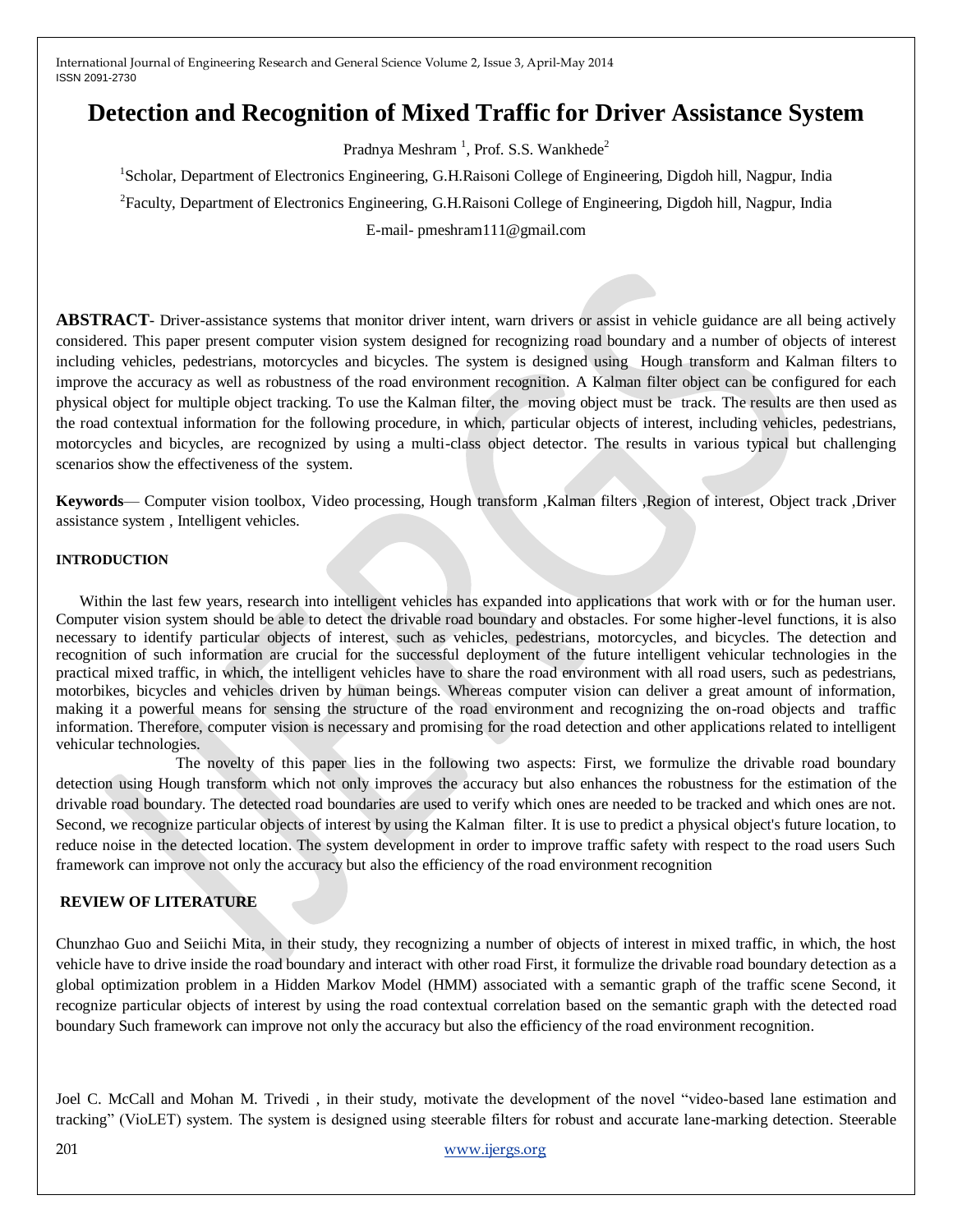filters provide an efficient method for detecting circular- reflector markings, solid-line markings, and segmented-line markings under varying lighting and road conditions. They help in providing robustness to complex shadowing, lighting changes from overpasses and tunnels, and road-surface variations. They are efficient for lane-marking extraction because by computing only three separable convolutions, we can extract a wide variety of lane markings There are three major objectives of this paper The first is to present a framework for comparative discussion and development of lane-detection and position-estimation algorithms. The second is to present the novel "video-based lane estimation and tracking" (VioLET) system designed for driver assistance. The third is to present a detailed evaluation of the VioLET system

Michael Darms, Matthias Komar and Stefan Lueke , The paper presents an approach to estimate road boundaries based on static objects bounding the road. A map based environment description and an interpretation algorithm identifying the road boundaries in the map are used. Two approaches are presented for estimating the map, one based on a radar sensor, one on a mono video camera. Besides that two fusion approaches are described. The estimated boundaries are independent of road markings and as such can be used as orthogonal information with respect to detected markings. Results of practical test using the estimated road boundaries for a lane keeping system are presented.

Akihito Seki and Masatoshi Okutomi, in their study,Understanding the general road environment is a vital task for obstacle detection in complicated situations. That task is easier to perform for highway environments than for general roads because road environments are well-established in highways and obstacle classes are limited. On the other hand, general roads are not always well-established and various small obstacles, as well as larger ones, must be detected. For the purpose of discerning obstacles and road patterns, it is important to determine the relative positions of the camera and the road surface. This paper presents an efficient solution using a stereo-vision-based obstacle detection method for general roads. The relative position is estimated dynamically even without any clear lane markings. Additionally, obstacles are detected without applying explicit models. We present experimental results to demonstrate the effectiveness of our proposed method under various conditions.

Zehang Sun, George Bebis, and Ronald Miller ,in their study, presents a review of recent vision-based on-road vehicle detection systems. Our focus is on systems where the camera is mounted on the vehicle rather than being fixed such as in traffic/driveway monitoring systems. First, we discuss the problem of on-road vehicle detection using optical sensors followed by a brief review of intelligent vehicle research worldwide. Then, we discuss active and passive sensors to set the stage for vision-based vehicle detection. Methods aiming to quickly hypothesize the location of vehicles in an image as well as to verify the hypothesized locations are reviewed next. Integrating detection with tracking is also reviewed to illustrate the benefits of exploiting temporal continuity for vehicle detection

Akihiro Takeuchi, Seiichi Mita, David McAllester, in their study ,proposes a novel method for vehicle detection and tracking using a vehicle-mounted monocular camera. In this method, features of vehicles are learned as a deformable object model through the combination of a latent support vector machine (LSVM) and histograms of oriented gradients (HOG). The vehicle detector uses both global and local features as the deformable object model. Detected vehicles are tracked by using a particle filter with integrated likelihoods, such as the probability of vehicles estimated from the deformable object model and the intensity correlation between different picture frames.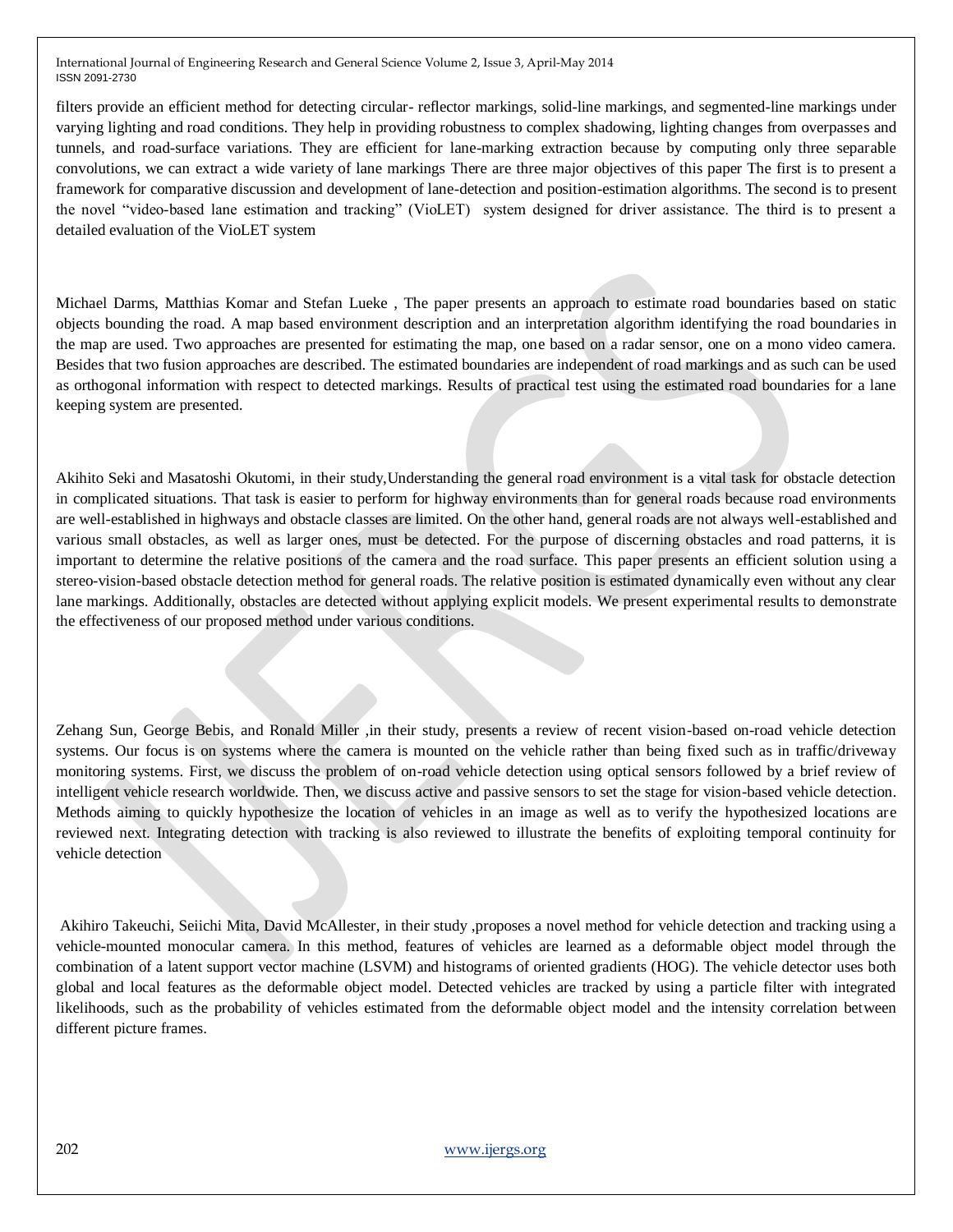# **SYSTEM DESIGN ARCHITECTURE :**

Figure shows the diagram of the proposed Approach system .The system lies in two ways :Right image and Left image. The system is design using Hough transform and Kalman filter. With the Hough transform, we find the drivable road boundary. The resultant road boundary is then used as the road contextual information to enhance the performance for each processing step of the multi-object recognition, which detects the objects of interest by using Kalman filter.





#### A) ROAD BOUNDARY DETECTION AND TRACKING :

 Computer vision-based methods are widely used for road detection. They are more robust than the all. The detection of road boundary an Hough transform is used. It is detect boundary in the current video frame and finally localize the road boundary using the colour red and green . The current goal is to find the edges of road in which human driver have to drive. By using the Hough transform, the proposed approach finds the edges of road. The detected road boundary are used to verify which ones are needed to be tracked and which ones are not. The approach can still find the accurate drivable road boundary robustly from the figure .



Fig. 1. Road boundary detection**.**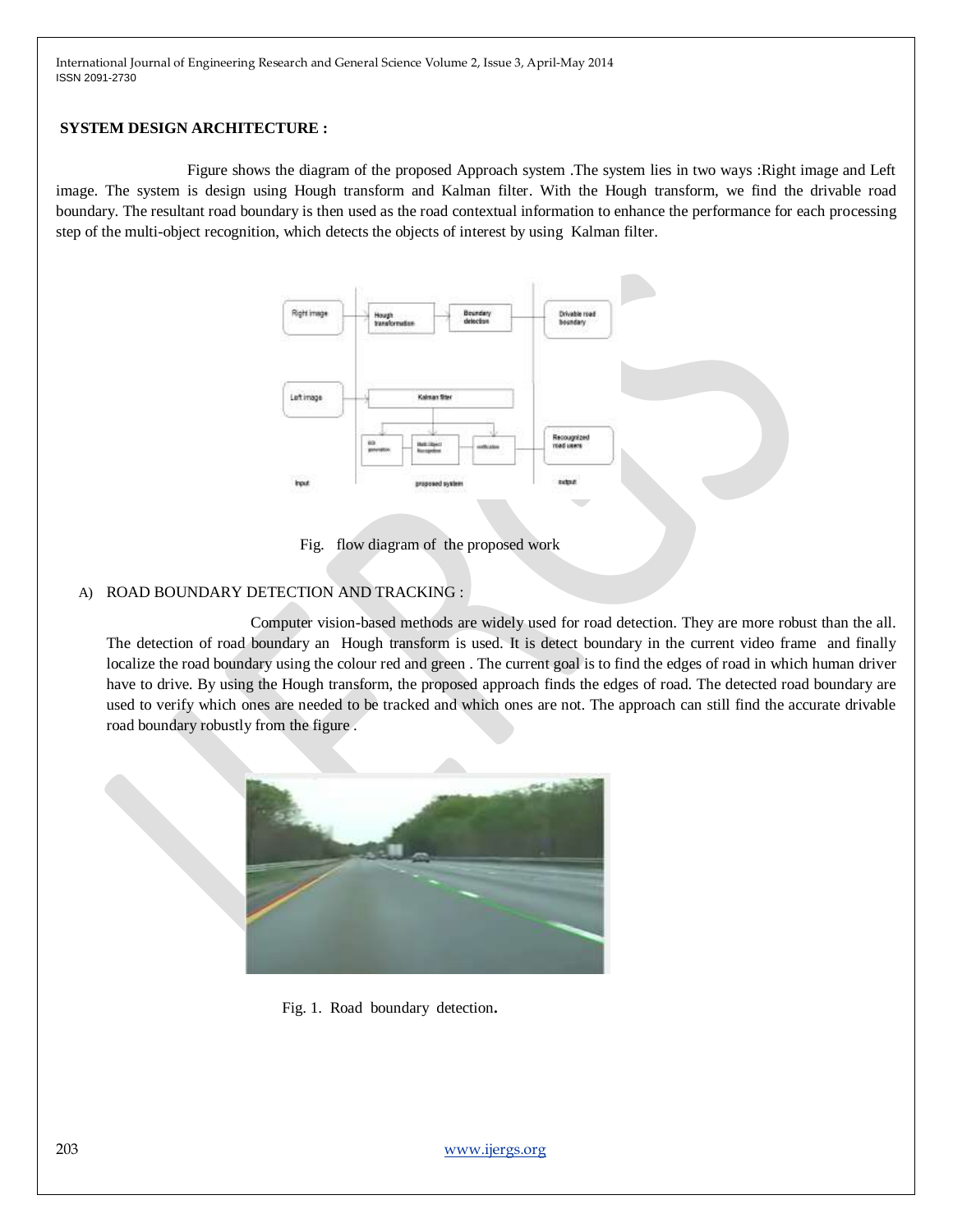#### B) MULTI-OBJECT RECOGNITION :

 As mentioned previously, the intelligent vehicles have to share the road environment with all road users, such as pedestrians, motorbikes, bicycles, and other vehicles. The system development of different types of detection systems in order to improve traffic safety with respect to the road users .In the proposed system, particular objects of interest, including vehicles, pedestrians, motorcycles and bicycles, are recognized with the context information . Object identification is challenging in that objects present dramatic appearance changes according to camera viewpoints and environment conditions. The detection of object an kalman filter is used. The Kalman filter object is designed for tracking. It is use to predict a physical object's future location, to reduce noise in the detected location, or to help associate multiple physical objects with their corresponding tracks. A Kalman filter object can be configured for each physical object for multiple object tracking.

 The flowchart of this object detection system is shown in fig 2. and its main steps are discussed in the following section. The first step is to collect database of video file. There is masking of all the image and foreground detection. Then block is analysis .After the analysis of all the block it read all the frames of image. All the previous frames is delete and create a new frame. It detect the object track and predict frames.



 Object tracking is often performed to avoid false detections over time and predict future target positions. However, it is unnecessary to keep tracking the targets which are out of the collision range Particular objects of interest, including vehicles, pedestrians, motorcycles, and bicycles, are recognized, which will be provided to the behavioural and motion planning systems of the intelligent vehicles for high-level functions. Some example results in various scenarios for different on-road objects are shown in Figure which substantiated that the proposed system can successfully detect the objects of interest with various sizes, types, colours.





204 [www.ijergs.org](http://www.ijergs.org/)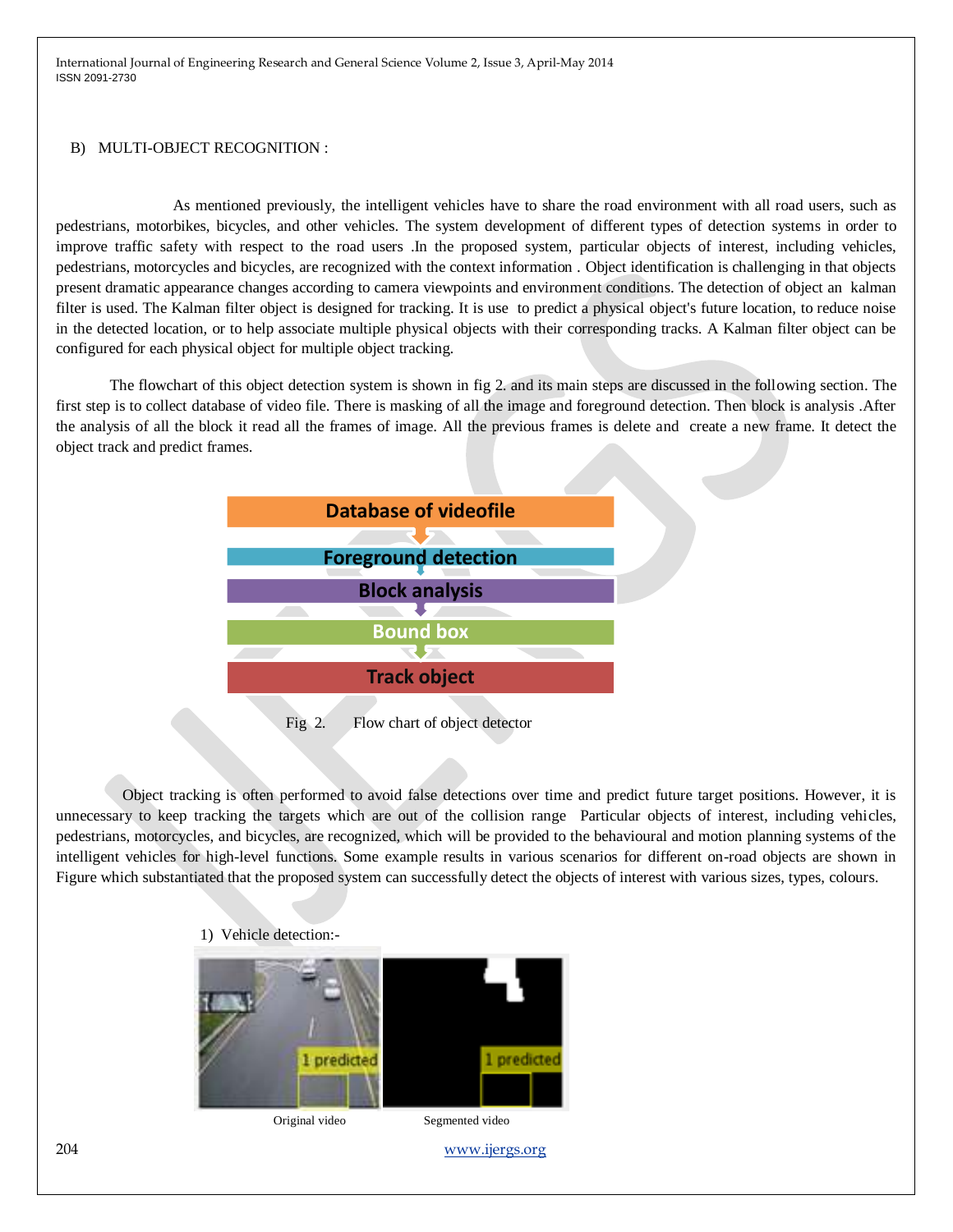2) Pedestrians detection :-



3) Vehicle and pedestrian detection:-



# **CONCLUSION :**

 We present a vision-based approach for estimating the road boundary and recognizing a number of road users. Our first contribution is road detection using Hough transform. It allows the used to verify which ones are needed to be tracked and which ones are not. it will help the human driver to go on a particular road boundary .Our second contribution is the use of road contextual correlation for enhancing the object recognition performance. The Kalman filter object is designed for tracking. It is use to predict object's future location. The system development in order to improve traffic safety with respect to the road users All of these contributions improve the accuracy as well as robustness of the road environment recognition.

# **REFERENCES:**

[1] Chunzhao Guo, Member, IEEE, and Seiichi Mita, Member, IEEE "Semantic-based Road Environment Recognition in Mixed Traffic for Intelligent Vehicles and Advanced Driver Assistance Systems"

[2] M.Nieto and L.Salgado, "Real time vanishing point estimation in sequences using adaptive steerable filter bank,"in proc. Advanced concepts for intelligent vision system ,LNCS 2007,pp.

[3] J.C.McCall and M.M.Trivedi, "Video-Based Lane Estimation and Tracking for Driver Assistance: Survey, System, and Evaluation,‖ IEEE Trans .Intell .Transp .Syst .,vol 7,no.1 ,pp. 20-37,Mar 2006

[4] J. McCall, D. Wipf, M. M. Trivedi, and B. Rao, "Lane change intent analysis using robust operators and sparse Bayesian learning," in Proc. IEEE Int. Workshop Machine Vision Intelligent Vehicles/IEEE Int. Conf. Computer Vision and Pattern Recognition, San Diego, CA, Jun. 2005, pp. 59–66.